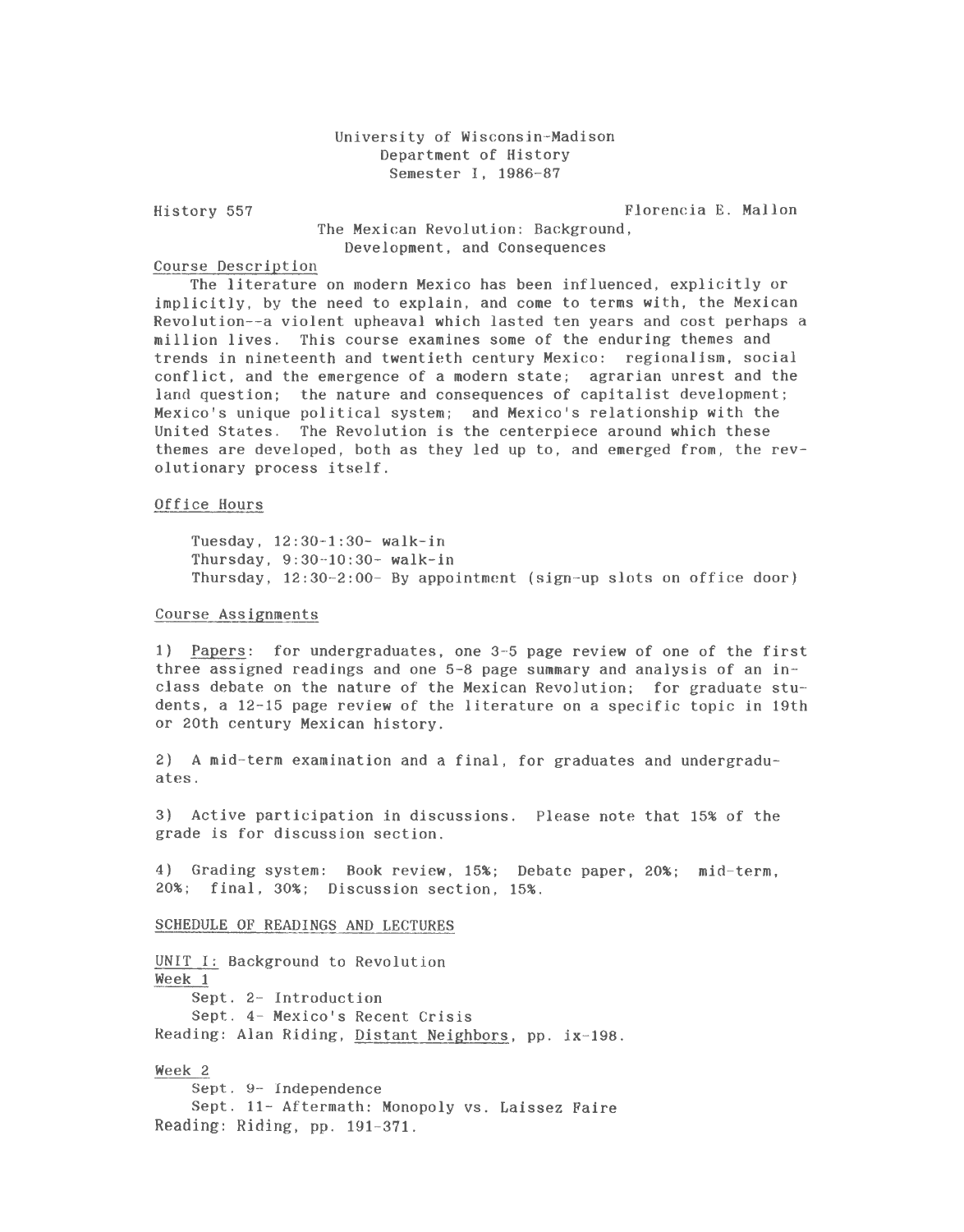Discussions Begin in Week 2

Week 3 Sept. 16- The Liberal Revolution and its Consequences Sept. 18- The French Intervention and the Restored Republic, 1861-1876. Reading: Selected documents on the Maya Caste War, Xerox packet. Week 4 Sept. 23- The Porfiriato: Origins and Politics Sept. 25- The Porfiriato: Economics and the Social Question Reading: John Kenneth Turner, Barbarous Mexico, pp. xi-146. UNIT II: The Mexican Revolution, 1910-1940 Week 5 \*\*\*\*\*FIRST PAPER DUE MONDAY, SEPT. 29, AT 5:00 P.M.\*\*\*\*\* Sept. 30- Background to Revolution: Developments in the North Oct. 2- The Maderista Revolution and Unrest in the South Reading: Turner, pp. 147-295. Week 6 Oct. 7- The Peasant Revolution to 1914 Oct. 9- Decline of the Peasant Revolution, 1915-1918 Reading: John Reed, Insurgent Mexico, entire. Week 7 Oct. 14- The Constitutionalists through 1920 Oct. 16- Revolution at the Periphery Reading: John Womack, Jr., Zapata and the Mexican Revolution, pp. ix-223. Week 8 Oct. 21- Women and the Revolution Oct. 23-\*\*\*\*\*Midtera examination in class\*\*\*\*\* No sections, no new reading Week 9 Oct. 28 - "Socialism" in one State? Yucatan, 1915-1925 Oct. 30- Crisis in the 1920s Reading: Womack, pp.223-411. Week 10 Nov. 4- The New Revolutionary Culture: Frida Kahlo and Diego Rivera Nov. 6- The Cristero Rebellion DEBATE ON THE MEXICAN REVOLUTION: Hours to be arranged No New Reading: Prepare for Debate Week 11 Nov. 11- Cardenas: Mobilization as Institutionalization Nov. 13- The Limits of Mobilization No New Reading: Debate Post-Mortem in Discussion Section